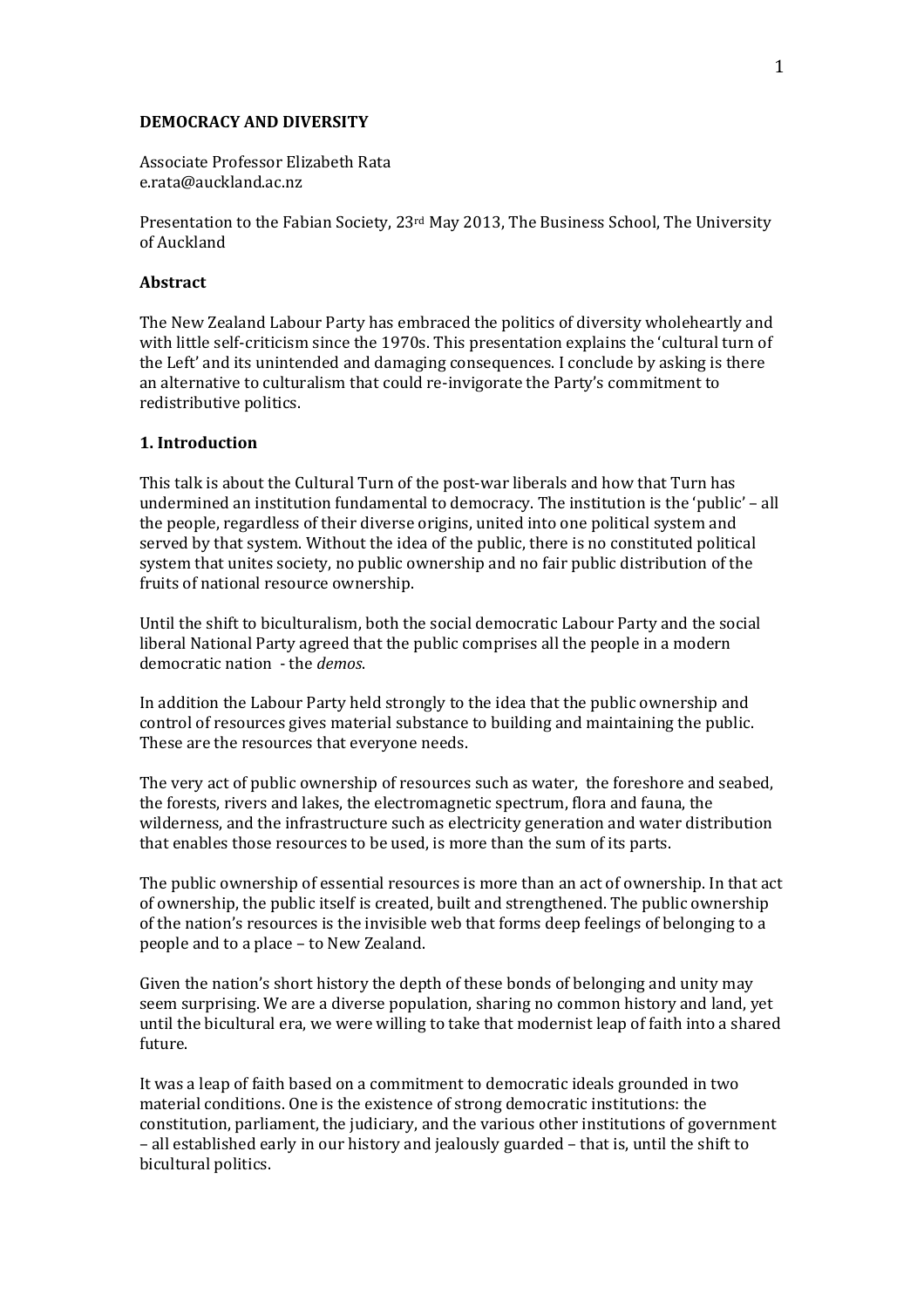The second material condition is that of shared public resources.

The commitment to a shared future by people united as a new type of 'public' was possible because it was based on the modern notion of universalism. This is the idea of *demos* not *ethnos*, of the human being replacing the ethnic/race being as the political subject.

The baffling question is this: Why has a political party comprised of those with a steadfast commitment to the democratic ideals of social justice for working people abandoned its commitment to universalism, the idea upon which democracy is founded?

Why has this commitment been exchanged for a return to race as the foundational identity, to tribe as the political category, and to 'culture' as the social authority. Why did the liberal-Left and the Liberal-right make the Cultural Turn?

It was a regressive turn with hugely damaging consequences. It is steadily weakening the idea of the public and weakening the constituted institutions of democracy. The current move to co-governance arrangements at local and national level between a democratic public on the one hand and a race group on the other is profoundly subversive of democracy.

For the Labour Party in particular, with its commmitment to the unifying force of public resource ownership, the Cultural Turn is an act of self-destruction. By weakening the idea that national resources should be owned by the public, the idea that follows - that those resources are available for use by all people - particularly to provide employment - is similarly weakened.

By taking the Cultural Turn, the National Party also corrupted its founding liberal philosophy. Its liberal ideals of the free individual who is responsible for the good of the public sphere is corrupted by the distortion of liberalism into 'neoliberalism'. In losing the idea of the 'public' for the 'private', the National Party has lost one of the twin poles of its philosophy – the common public sphere for which we all are responsible. No wonder the philosophical remnants of that party exist only in habits of pragmatism.

I could say more about the philosophical implosion of the National Party but this talk is about the Labour Party. The same philosophical implosion occurred although it took a different form.

Labour's distributory politics also need the concept of the people as a united public. But it has a further step. It also needs the public ownership of the nation's resources as the material resource for a distributory economy.

# 2. The Cultural Turn

So why did it happen? What did the Labour Party abandon the universalism upon which its entire ethos is based? In explaining this conundrum, we need to look at the new professional class who took the Cultural Turn - those biculturalists of the last four decades. Who were they and why did they subvert their own politics?

During the 1970s, many in the post-war new professional class embraced the idea of 'culture' as a panacea for the encroaching insecurities of a contracting global economy. They were well-educated people, both Maori and non-Maori, both liberals of Left and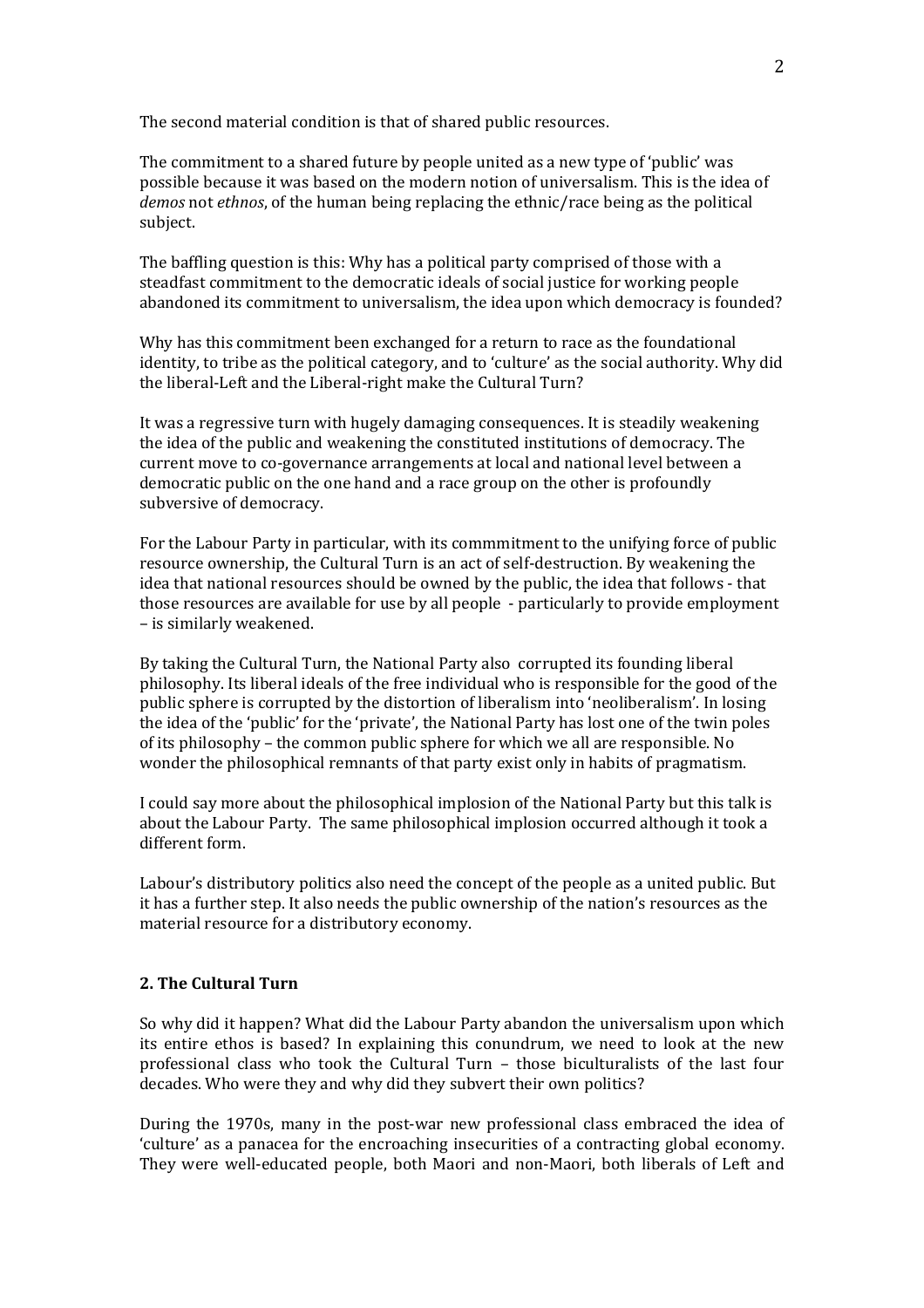Right political persuasion, who turned from the class politics of their parents to cultural politics. More will be said about these people later.

But firstly, what is cultural politics and the belief system of culturalism (known in New Zealand as biculturalism) that seeks to replace universalism.

'Culture' is considered to be a person's primary identity. You are essentially a Maori, a Jew, a Celt, a Slav, and so on. The social practices, ideas, and beliefs of your group, in other words, the 'culture', is believed to be determined by your descent from an ethnic or race group. (Just to note - I use 'race' in its social meaning [it is not a scientific concept] to refer to descent from a common ancestral group usually marked by physical features.

What is the problem with that? For a liberal democracy like New Zealand's - nothing. Civil society is comprised of all sorts of groups to which people identify – religions, lifestyle groups, groups based on sexual orientation, on political interests, on hobbies, on sport, on heritage ... the list is endless. So too is the way people identify.

Take those who identify as Maori for example. That identification may be total – all that one does, thinks and feels is 'being Maori'. For others, the identification may weaken or strengthen at different stages of life. Many urban youth of mixed ancestry are not particularly interested in identifying ethnically, hence the difficulty in signing them up to the Maori electoral roll. They have much more exciting identities to pursue. Some in this group may never take up a Maori identity. Others may become staunchly Maori when they become parents or when they become old. And yet others, may give a brief nod to their Maori ancestry and leave it at that. This all sounds very reasonable – very liberal, very modern . . . we choose who we are . . .

But take another step and culturalism takes on a new and disturbing dimension. This occurs when the belief in culture as a foundational identity is used to justify that identity group being recognised as a political category. Culture is no longer about your chosen racial identity and lifestyle. Race becomes a political category to which only those of that ancestry can belong. Such exclusivity is justified in claims that those belonging to that culture or race have interests that cannot be addressed by other political parties.

Biculturalism was this fundamental shift in New Zealand politics. It brought race into politics in a new way.

The democratic subject – the citizen – is based on universal criteria. You can be a citizen regardless of things about you that are fixed in your genetic heritage and cannot be changed.!

Culturalism brings in a new type of political subject – a racialised one. You either have the genetic connection to an ancestral group or you don't. In the New Zealand case, you either have a Maori ancestor or you don't. This exclusivity is what makes a racial ideology. Political categories are now defined in race terms.

Yet even the existence of political parties focused on the interests of a race group can be tolerated in a democracy. After all it is no different from other single-interest political parties that is, of course, if full membership does include people of different races.

The point at which culturalism cannot be tolerated is when these beliefs make the next shift in the Cultural Turn. This occurs when the race category is taken into our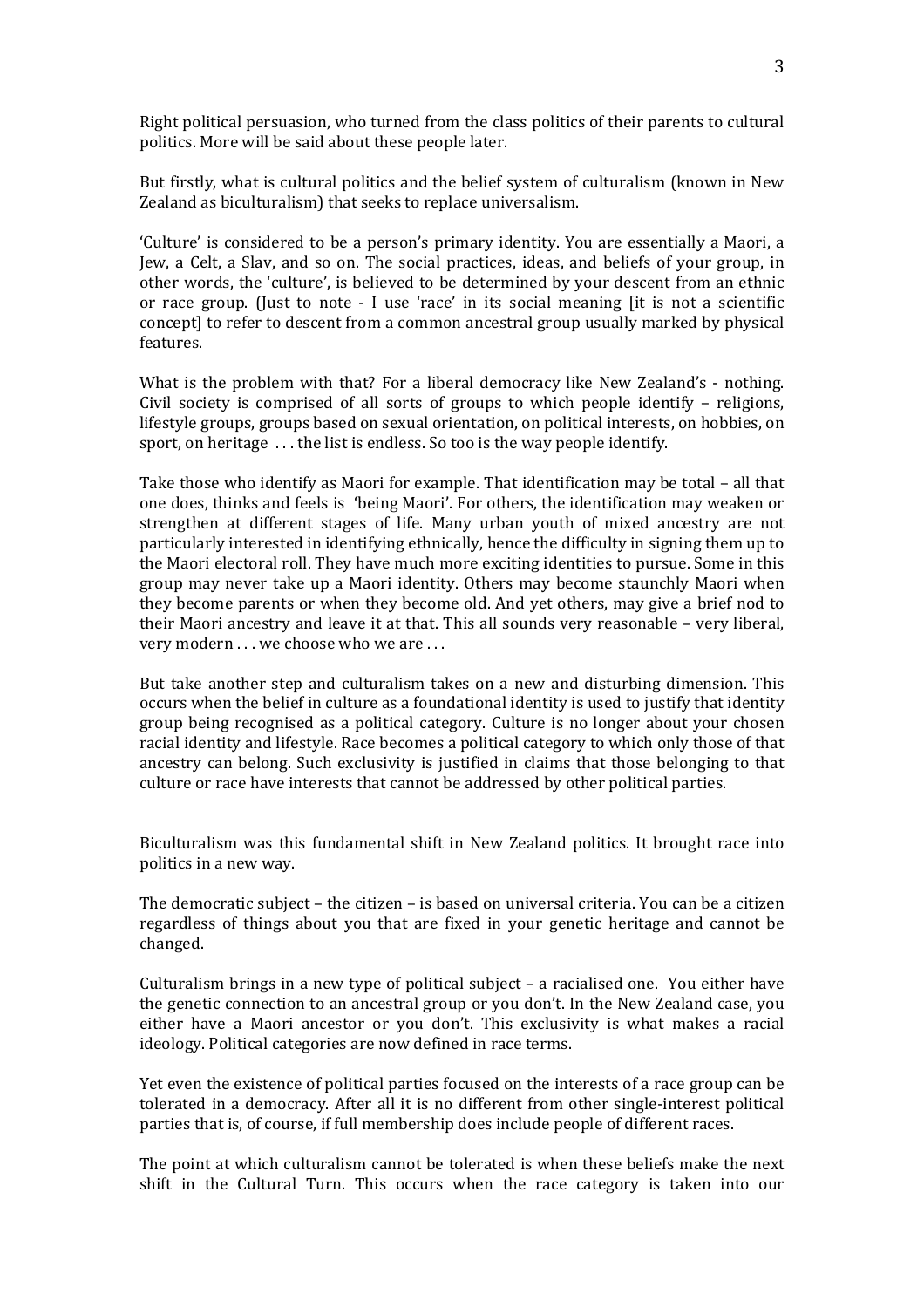democratic institutions, right into the very constitution of democracy itself. There is a range of mechanisms for this. The recent idea that the Treaty of Waitangi is a partnership with principles is the most effective, despite being wrong. Along with a selfinterested 'history' promulgated by the Waitangi Tribunal, the inclusion of Treaty principles in legislation have effectively ensured that all areas of government policy and practice are racialised. And the new professional class in both the Labour and National parties not only allowed this to happen but were the ones who did it.

How can this complete turn from universalism to racialisation occur in a country that took justifiable pride in its democratic character? What other developed country has taken the Orwellian step of treating tribalism as progressive?

It is a bewildering state of affairs and cannot be easily answered. I have spent two decades applying a sociological analysis to this bizarre phenomenon. According to this analysis, one that I am not alone in holding, the answer lies in the nature of biculturalism as a myth, a belief system, and in the people who needed that belief system.

Explaining biculturalism as a political movement is insufficient. Its evangelical character, its refusal to accept criticism even in the face of evidence that shows its social justice ideals were mistaken, provides some clues.

Biculturalism is a religious retreat for the secularised ex-socialist and the newly conservative 'liberal' alike. By understanding biculturalism as a belief system one can explain why it doesn't need to be logical (beliefs by their very nature are not subject to the rules of logic) and why it has become so pervasive despite meaning different things to different people.

If biculturalism were logical, the evidence that it has not led to social justice and racial inclusion would have seen it criticised and abandoned. (The emergence of the neotribal elite, the growth of Maori in poverty, the failure of Maori language policy are all indicators that the progressive ideals of the early biculturalists have failed.)

If illogical, the answer must lie outside logic – in an act of faith that does not require justifying  $-$  it simply is. And this is where biculturalism is now  $-$  something that pervades our public institutions but because it is immune to criticism and rejection, is fundamentally anti-democratic. Like religion, biculturalism can remain a belief system for those who want to believe in it but again like religion it should not be part of our secular political system.

# **3.)A)loss)of)nerve**

Who were the liberals of both the Left and the Right who embraced biculturalism with such religious-like commitment? They were a professional class with opportunities that have never existed before in history and may never exist again. Raised in the prosperous and peaceful decades of the 50s and 60s, with free university education as a right, they encountered a deep and irresolvable paradox. Their universalist ideals were attuned to the struggles of all working people who went before in laying the foundations for the fair and just society these babyboomers now enjoyed. But - their economic interests were fundamentally at odds with those ideals.

Middle class in education, lifestyle, and ambition but with origins in the memories of their working-class parents' Depression and war days, the new professional class avoided confronting the paradox of "doing good by doing well" by taking the decisive side-step from class to culture. By the 1980s they had become the governing class with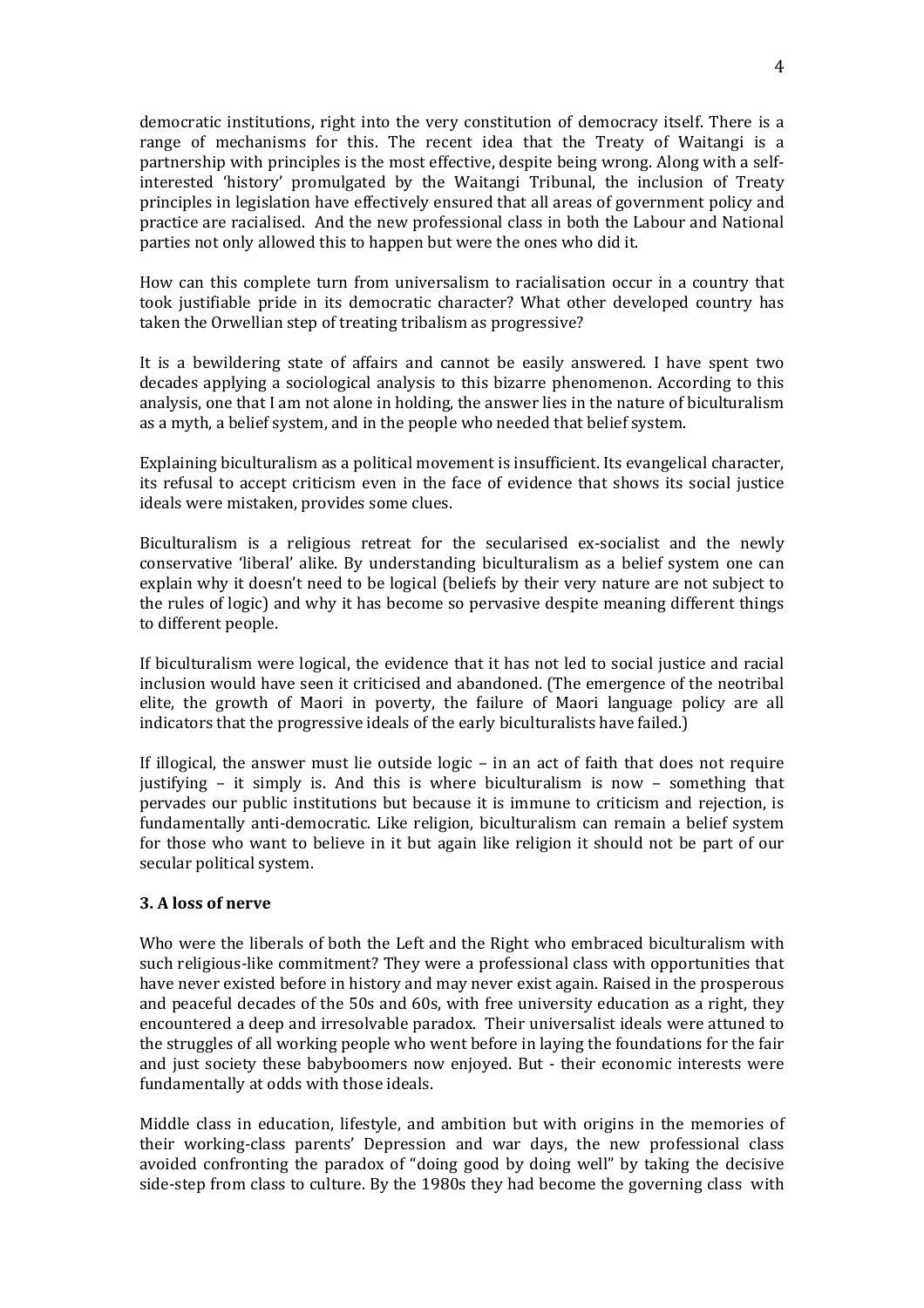the power to put distributory politics into practice. But retaining a class perspective would have forced them to see the extent of their own economic self-interest so they left their commitment to distributory politics behind and took up the cudgels on behalf of 'culture'.

As the 1970s' global economic downturn began affecting the new professional class, the moral certainty that has previously been reserved for class politics found an equally fulfilling outlet in the politics of race, religion and tradition. Shifting the focus from the class politics of economic distribution to identity, to ethnicity, to gender, to sexuality, to conservation, enabled this class to maintain the moral highground in social justice claims. But those claims remained hollow. The only means to social justice, as the Labour Party used to know, is in the ownership and control of public resources and the use of those resources for distributory politics. Employment and wages – the fundamental interests of Labour - went off the agenda.

Commentators such as Russell Jacoby could confidently announce the death of a class that had been over a century in the making. In his words: 'We are witnessing not simply the defeat of the Left, but its conversion and perhaps inversion'. It was a philosophical betrayal of mammoth proportions. Here was the only generation to enjoy the full fruits of the centuries-old struggle for democracy. At the height of their wealth and power the new professional class took the money and ran. As they did they abandoned those left in a decimated and impoverished working and under-class to the full force of the market. They also left the next generation to that uncontrolled market: to uncertain employment, to out-of-control house prices, and to a corrupted political philosophy.

What were the different responses to the liberal guilt caused by this failure of intellectual nerve? For some Labour's embarrassingly hasty embrace of market politics in the 80s offered a quick way out. The move from Labour to Act was not actually a great leap after all. Others, who stayed with the older ideals of social justice through distributive politics resolved their guilt in the Cultural Turn.

Such a total turn-about from democratic modernism to the reactionary modernism of tribalism and race can not be explained by one cause alone however. It was not just the professional class' new economic interests as a middle class that are sufficient to explain the shift from class to culture. The Cultural Turn was too great a shift from the democratic universalism into which the new professional class was born and from which it profited so richly to be so easily explained.

So why did they do it? The explanation is complex. There were a number of causal factors that came together at this particular historical movement. One factor was that this was a new middle class. The vulnerability of that newness was not helped by the insecurity that was already eating round the edges of their prosperity. Jobs for life, regularly increasing salaries, comfortable superannuation – all those entitlements of a privileged class seemed less permanent as the 1970s decade came to an end. Their parents' Depression memories, jokingly mocked in the halcyon 60s earned a new respect.

A second factor was the existential angst of the modern individual – one long recognised by sociologists. It is not easy being modern – where each person is his or her own moral and intellectual authority. Throwing off the priest, the patriarch, and the parent comes at a cost. In his great 1784 essay 'What is Enlightenment', Immanual Kant had urged people to throw of the tuteluge of others and 'Dare to Know'. But daring to know requires courage. It is easier to be told what to think. The call of the traditional as a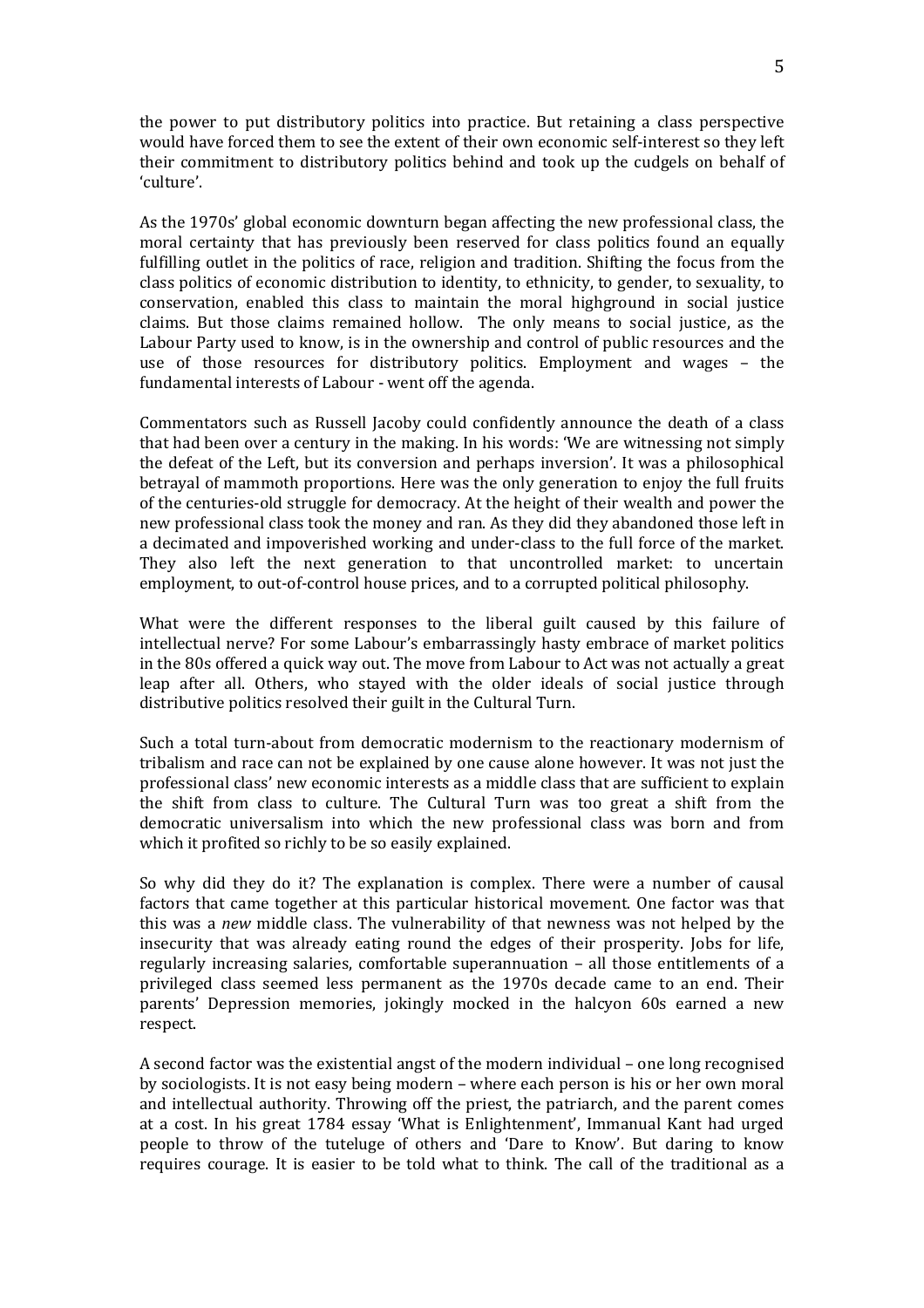romanticised Arcadia is an easy drug. It softens the hard task of being a rational individual responsible for the modern public space and its democratic politics.

The "hankering for an Arcadia" is not confined to the post-war new middle class. Marx saw how the similar  $19<sup>th</sup>$  Century Romantics were easy prey to the romantic drug. Today's romanticism has a contemporary form in digital utopianism. Substituting technology for civilisation is not new of course. Goebbels' reactionary modernism contained this same mixture of ethnic romanticism and modern technology. The neotribal corporations take a similar approach.

A third factor was the new professional class' very intellectualism. Like the cynics of Ancient Greece, the postmodernists of the 1980s and beyond exhibit the same cynicism as, losing their intellectual nerve, they turn against the objectivity of science. The provisional truth of science is replaced by various "knowledges". "Who knows" takes precedence over "what is known" – the justification for emptying out knowledge from the New Zealand curriculum and for using the curriculum to promote biculturalism.

History is demoted from an academic discipline with its justifiying procedures and methods to self-interested "narratives" that mix truth, half-truths, and opinion foregoing the scrutiny and criticism to which real historical inquiry must be subjected. The Waitangi Tribunal stands guilty of this as its interpretation of our past provides biculturalism's creed.

And finally, the new professional class was undone by the "personal is political" mantra. The very existence of the "public" in modern democracies requires the separation of public and private, of religion and state. Collapsing one into the other weakens both. Secular civil society is essential to safe-guarding the public realm. Once belief systems cross over into the public space and enter our political institutions, the essential character of those institutions is weakened.

Belief systems are not available for criticism - you either believe or you don't. Democratic institutions, on the other hand, are based not on belief but on the modern commitment to rationality and all that that involves - criticism, accountable authority. change.

Bringing biculturalism, a belief system, into those institutions has subverted that rationality and with it, the democratic political system based upon rational concepts: the public, the secular, the citizen, the universal...

# 4. Conclusion

The problem with biculturalism is not that it has not delivered the promised social justice – that was never going to happen. The problem is that it became a belief system for a new professional class that lost its intellectual nerve and its political way. The Cultural Turn of the Labour Party follows from that as does the shallow pragmatism of the National Party. Both parties have betrayed their philosophies although my interest today is to focus only on the Labour Party.

That party's social democratic ideals require the concepts of 1. universalism, 2. The public (demos not ethnos), and 3. The material resources that make the ideal of the public a reality. It gave those away in the Cultural Turn. Only with a foundation in a unified New Zealand public can the distributive ideals of the Labour Party make sense. The New Zealand population may consist of diverse peoples but the public consists of